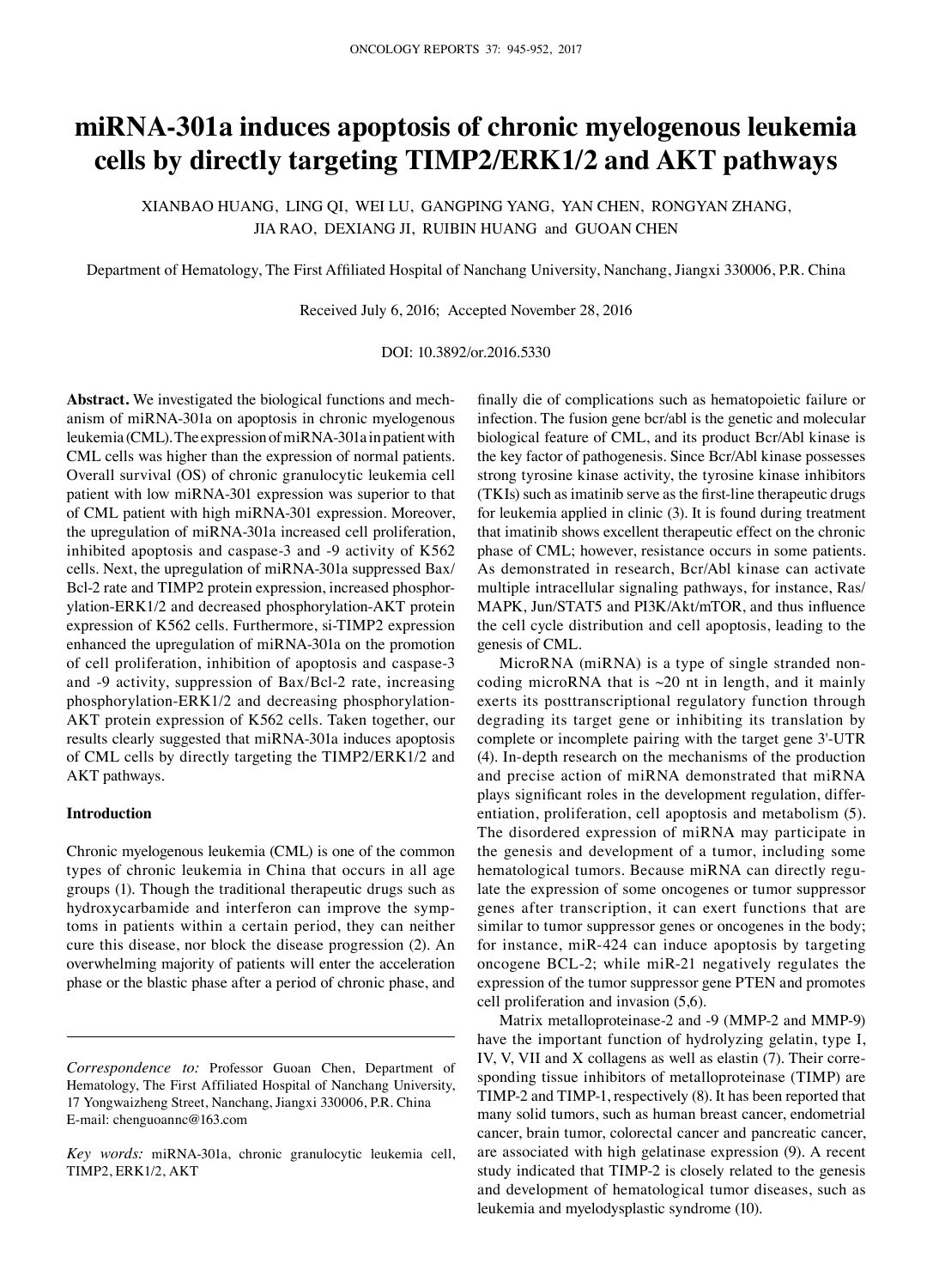The common biological feature of a tumor is the uncontrolled growth, the major molecular mechanism of which is the inhibited cell malignant proliferation and apoptosis (11). The multiple pathological mechanisms that are involved in the transformation, proliferation and apoptosis of malignant tumors are correlated with the regulation of signaling pathways, among which, RaS/Raf/ERK signal transduction cascade pathway is one of the important pathways. The extracellular signal-regulated kinase (ERK) is a subgroup of the mitogen actived protein kinase (MAPK) family, which can be divided into ERKl and ERK2 and is generally termed as ERKl/2 (11). ERKl/2 takes part in cell proliferation, differentiation, transformation and apoptosis after being activated by numerous growth factors and cytokines. Recent research suggests that the excessively activated ERKl/2 is related to the genesis of the tumor (11). ERK is associated with the abnormal expression or enhanced activity in multiple tumor tissues as well as tumor cell lines, such as liver cancer, breast cancer, oral squamous cell carcinoma and prostate cancer (12).

Tumor is a common malignancy, however, the pathogenesis is still unclear (13). With the increasing in-depth research on tumors, more and more signaling pathways that play important regulatory effects on the growth and development of organism are proved to be correlated with tumors, among which there are PI3K/Akt signaling pathway, JAK/STAT signaling pathway, MAPK signaling pathway and Wnt/Notch signaling pathway (14). PI3K/Akt signaling pathway is the most extensively studied, it plays an important role in the development of leukemia (15). Numerous studies have demonstrated that EpsS, which participates in EGFR signaling pathway, Rac signaling pathway, PI3K/Akt signaling pathway and mitosis signaling pathway, also plays an important role in the cell cycle and apoptosis (16). The purpose of this study was to investigate the cancer mediation effect of miRNA-301a on apoptosis of CML and its possible mechanism.

# **Materials and methods**

*Ethics statement.* Bone marrow and peripheral blood samples were evaluated from 42 CML patients and 8 normal volunteer at Department of Hematology, The First Affiliated Hospital of Nanchang University from 2012, September to 2012, December. All patients and volunteer were obtained from the clinical trials and biomedical ethics special committee of The First Affiliated Hospital of Nanchang University. Every two months, we made a followed-up of the patients.

*Quantitative real-time PCR.* Total RNA was extracted from CML patients or normal volunteer samples or cell lines using TRIzol reagent (Invitrogen, Carlsbad, CA, USA). Total RNA  $(1 \mu g)$  was synthesized into complementary DNA (cDNA) using reverse transcriptase (Epicentre, Madison, WI, USA). A SYBR Green PCR kit (Takara, Dalian, China) was used in quantitative real-time PCR. The primers for miR-301a were: forward, 5'-GGCAGTGCAATAGTATTGT-3' and reverse, 5'-TGGTGTCGTGGAGTCG-3'. The relative miR-301a expression level was determined by using the  $2^{\triangle\Delta CT}$  method.

*Cells and reagents.* The K562 cells were cultured in RPMI-1640 (Hyclone, Logan, UT, USA) supplemented with 10% fetal bovine serum (Gibco, Grand Island, NY, USA) in an incubator maintained at  $37^{\circ}$ C in an atmosphere containing  $5\%$  CO<sub>2</sub>.

*Plasmids transfection.* miRNA-301a, si-TIMP2 and negative plasmids were purchased from Genechem (Shanghai, China). K562 cells were transfected using Lipofectamine 2000 transfection reagent (Invitrogen).

*Cytotoxicity assay.* The K562 cells were seeded in 96-well plates at  $1x10^5$  cells per well, and 20  $\mu$ l 3-(4, 5-dimethylthiazol-2-yl)-2, 5-diphenyltetrazolium bromide (MTT) solution (5 mg/ ml) was added to each well and incubated at 37˚C for 4 h. After removing the medium,  $100 \mu l$  of DMSO (Sigma) was added to solubilize the crystals and the absorbance was measured using scanning multiwell spectrophotometer (Model 550, Bio-Rad, Hercules, CA, USA) at 450 nm.

*Flow cytometric analysis.* The K562 cells were seeded in 6-well plates at  $2x10^6$  cells per well and washed twice with phosphate-buffered saline (PBS). K562 cells were incubated with Annexin V-FITC and PI (BD Biosciences) for 15 min in the dark. Apoptosis rate was analyzed using FACScan flow cytometry and CellQuest analysis software (BD Biosciences, Franklin Lakes, NJ, USA).

*Western blotting.* The K562 cells were seeded in 6-well plates at  $2x10<sup>6</sup>$  cells per well and washed twice with PBS. Cells were lysed using RIPA buffer containing a protease and phosphatase inhibitor mixture (Roche). Total protein was quantified with the BioRad Dc protein assay kit (Bio-Rad, Richmond, CA, USA). Protein was loaded onto 6-10% sodium and electro-transferred to polyvinylidene difluoride membranes (Millipore, Billerica, MA, USA). Membranes were incubated with the primary antibody anti-Bax, anti-Bcl-2, anti-TIMP2, anti-phosphorylation-ERK1/2, anti-phosphorylation-AKT and GAPDH overnight at 4˚C, followed by incubation with the anti-rabbit secondary antibody for 1 h at room temperature. Bands were detected by enhanced chemiluminescence (ECL) detection system (Bio-Rad Laboratories).

*Statistical analysis.* The results are reported as means ± standard deviation (SD). Student's t-test, one-way analysis of variance (ANOVA) and the Dunnett-test were used to assess statistical significance. Values of p<0.05 were considered statistically significant.

### **Results**

*The expression of miRNA-301a in patient with CML.* To explore the expression level of miR-301a in CML patients, we performed quantitative real-time PCR on miRNA-301a expression. Interestingly, we found that miR-301a expression level of CML patients were lower than that of the normal group (Fig. 1).

*Overall survival (OS) of patient with CML.* We followed up the patient with CML and analyzed the OS of patient with CML and miRNA-301a expression. As shown in Fig. 2, OS of CML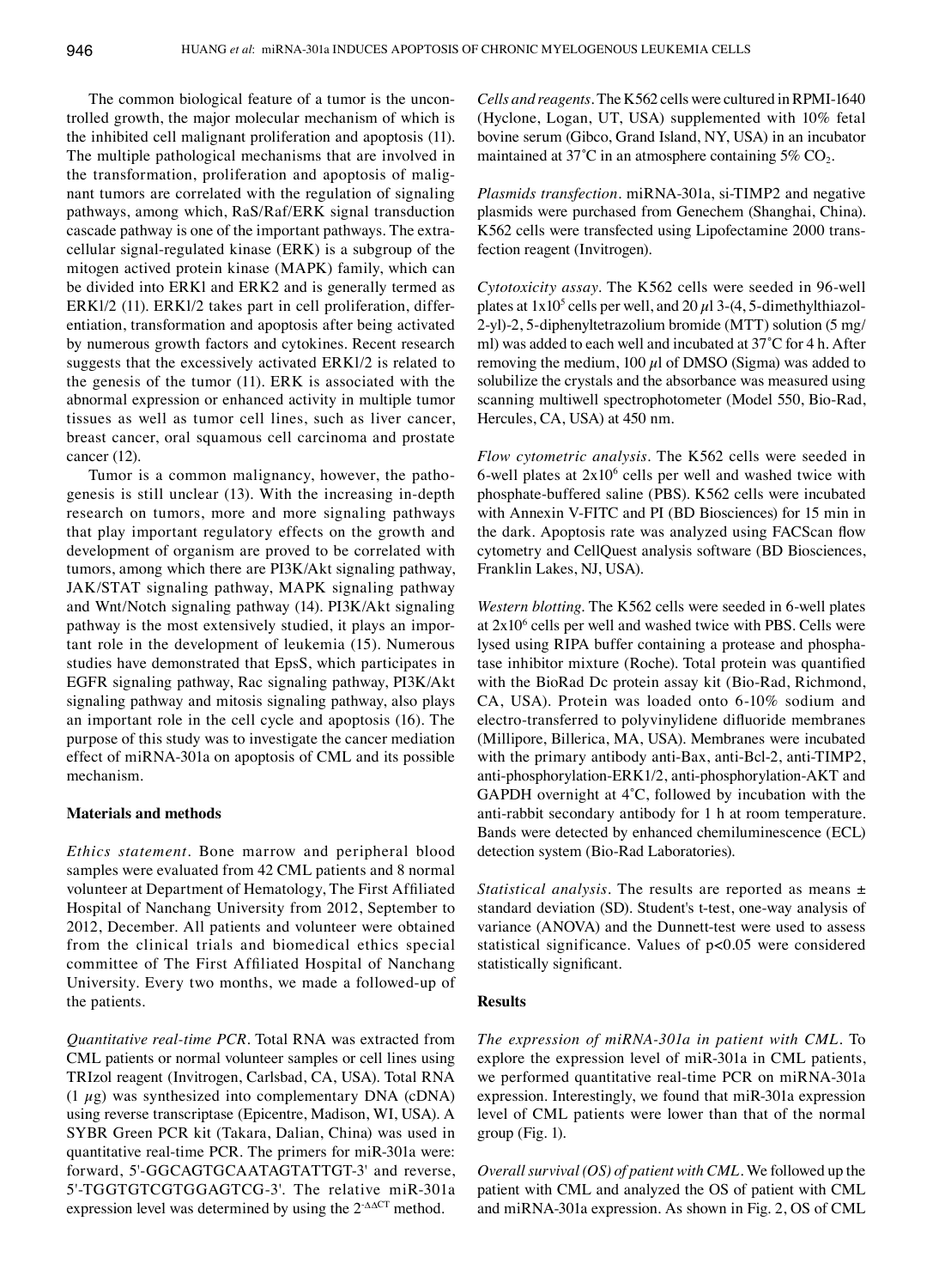

Figure 1. The expression of miRNA-301a in patient with CML.  $^{**}p<0.01$ versus the negative group.



Figure 2. Overall survival (OS) of patient with CML.

patient with high miRNA-301a expression was superior to that of CML patient with low miRNA-301a expression.

*Upregulation of miRNA-301a affects cell proliferation of K562 cells.* The upregulation of miRNA-301a on cell proliferation of K562 cells was investigated using MTT assay. Fig. 3A shows that miRNA-301a plasmids significantly increased miRNA-301a expression in K562 cells, compared with the negative control group. Then, we found that miRNA-301a upregulation significantly accelerated cell proliferation



Figure 4. Upregulation of miRNA-301a on apoptosis of K562 cells. miRNA-301a-neg, negative group; miRNA-301a, miRNA-301a group.<br>#p<0.01 versus the negative group.

of K562 cells, compared with the negative control group (Fig. 3B).

*Upregulation of miRNA-301a affects apoptosis of K562 cells.*  To evaluate whether the upregulation of miRNA-301a affect apoptosis of K562 cells, apoptosis was investigated using western blotting. Apoptosis of K562 cells was reduced by upregulation of miRNA-301a expression, compared with negative control group (Fig. 4).

*Upregulation of miRNA-301a affects caspase-3 and -9 activity of K562 cells.* The effect of miRNA-301a upregulation on caspase-3 and -9 activity of K562 cells, was measured using ELISA kits. As shown in Fig. 5, upregulation of miRNA-301a significantly decreased caspase-3 and -9 activity of K562 cells, compared with negative control group.

*Upregulation of miRNA-301a affects Bax/Bcl-2 rate of K562 cells.* We observed the upregulation of miRNA-301a on Bax/Bcl-2 rate of K562 cells. We found that the upregulation of miRNA-301a significantly suppressed Bax/Bcl-2 rate of K562 cells, compared with negative control group (Fig. 6).

*Upregulation of miRNA-301a affects TIMP2 protein expression of K562 cells.* To evaluate whether the upregulation of miRNA-301a affects TIMP2 protein expression of K562 cells, western blotting was performed to examine the level of TIMP2 protein of K562 cells with upregulation of miRNA-301a.



Figure 3. Upregulation of miRNA-301a on cell proliferation of K562 cells. Upregulation of miRNA-301a on miRNA-301a expression (A) and cell proliferation (B) of K562 cells. miRNA-301a-neg, negative group; miRNA-301a, miRNA-301a group. #p<0.01 versus the negative group.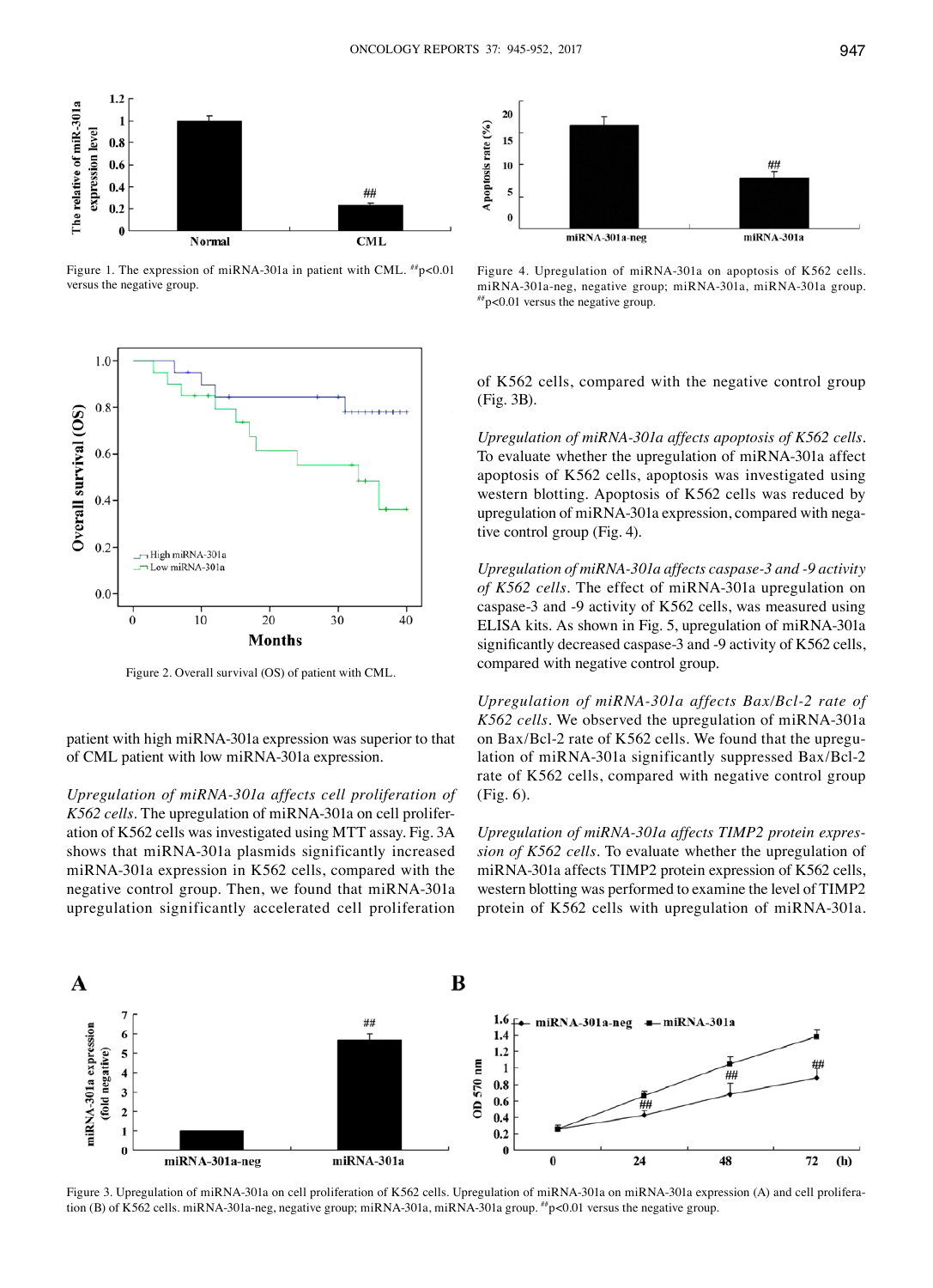

Figure 5. Upregulation of miRNA-301a on caspase-3 and -9 activity of K562 cells. Upregulation of miRNA-301a on caspase-3 (A) and caspase-9 (B) activity of K562 cells. miRNA-301a-neg, negative group; miRNA-301a, miRNA-301a group. ##p<0.01 versus the negative group.



Figure 6. Upregulation of miRNA-301a on Bax/Bcl-2 rate of K562 cells. Upregulation of miRNA-301a on Bax/Bcl-2 protein expression using western blot analysis (A) and statistical analysis (B) of K562 cells. miRNA-301a-neg, negative group; miRNA-301a, miRNA-301a group. #p<0.01 versus the negative group.



Figure 7. Upregulation of miRNA-301a on TIMP2, Akt and ERK protein expression of K562 cells. Upregulation of miRNA-301a on TIMP2, p-Akt and p-ERK protein expression using western blot analysis (A) and statistical analysis (B-D) of K562 cells. miRNA-301a-neg, negative group; miRNA-301a, miRNA-301a group.  $^{#p}$   $\geq$  0.01 versus the negative group.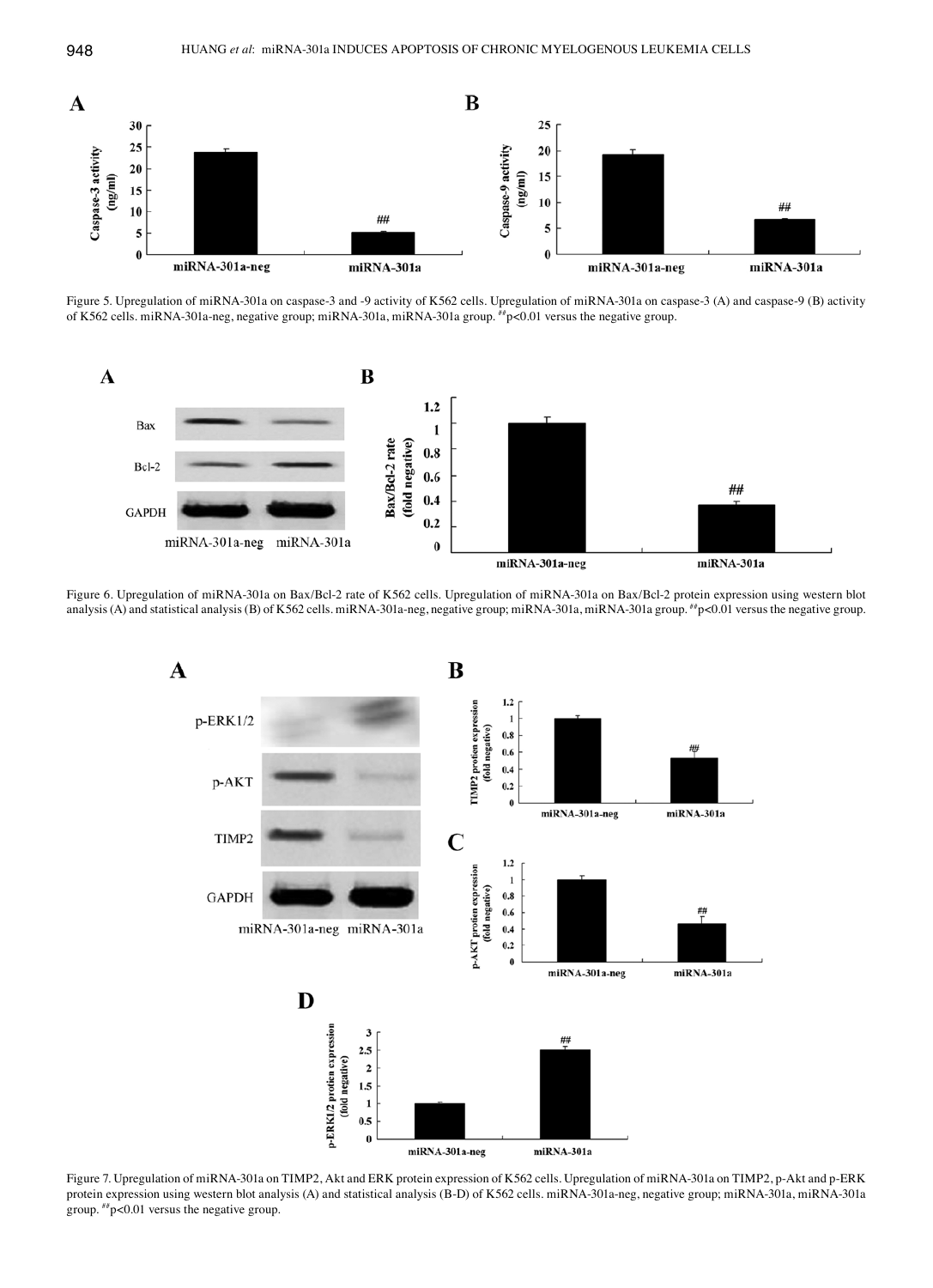



Figure 8. Downregulation of TIMP2 expression influences the effect of miRNA-301a on TIMP2, Akt and ERK protein expression of K562 cells. Downregulation of TIMP2 expression influenced the effect of miRNA‑301a on TIMP2, p-Akt and p-ERK protein expression was by western blot analysis (A) and statistical analysis (B-D) of K562 cells. miRNA-301a-neg, negative group; miRNA-301a, miRNA-301a group; miRNA-301a si-TIMP2, miRNA-301a si-TIMP2 group. ##p<0.01 versus the negative group. \*\*p<0.01 versus the miRNA-301a group.

TIMP2 protein expression of K562 cells was significantly decreased by upregulation of miRNA-301a, compared with negative control group (Fig. 7A and B).

*Upregulation of miRNA-301a affect on Akt protein expression of K562 cells.* Akt is an anti-apoptotic protein, we inspected p-Akt protein expression of K562 cells after miRNA-301a transfection. As shown in Fig. 7A and C, upregulation of miRNA‑301a significantly suppressed p-Akt protein expression of K562 cells, compared with negative control group.

*Upregulation of miRNA-301a on ERK protein expression of K562 cells.* We elucidated whether the upregulation of miRNA-301a affects the mechanism apoptosis of K562 cells, p-ERK protein expression was detected using western blotting. The results of western blotting showed that upregulation of miRNA‑301a significantly advanced p-ERK protein expression of K562 cells, compared with negative control group (Fig. 7A and D).

*Downregulation of TIMP2 expression influences the effect of miRNA-301a on TIMP2 protein expression of K562 cells.*  We explored the TIMP2 expression of miRNA-301a on cell growth of CML, and transfected si-TIMP2 into K562 cells. As shown in Fig. 8A and B, si-TIMP2 effectively suppressed the TIMP2 protein expression of K562 cells, compared with upregulation of miRNA-301a expression in K562 cells.

*Downregulation of TIMP2 expression influences the effect of miRNA-301a on cell proliferation and cell apoptosis of K562 cells.* We further examined downregulation of TIMP2 expression of miRNA-301a on cell proliferation and cell apoptosis of K562 cells. We found that the downregulation of TIMP2 expression effectively increased cell proliferation and inhibited cell apoptosis of K562 cell transfection with upregulation of miRNA-301a, compared with upregulation of miRNA-301a expression in K562 cells (Fig. 9).

*Downregulation of TIMP2 expression influences the effect of miRNA-301a on caspase-3 and -9 activity of K562 cells.* We transfected K562 cells with si-TIMP2 and determine caspase-3 and -9 activity of K562 cells with upregulation of miRNA-301a. Results from ELISA assay showed that downregulation of TIMP2 expression inhibited caspase-3 and -9 activity of K562 cells with upregulation of miRNA-301a, compared with upregulation of miRNA-301a expression in K562 cells (Fig. 10).

*Downregulation of TIMP2 expression influences the effect of miRNA-301a on Bax/Bcl-2 rate of K562 cells.* To determine whether TIMP2 would affect K562 cell apoptosis with upregulation of miRNA-301a, Western blotting was performed to analyze the protein expression of Bax and Bcl-2 as shown in Fig. 11. The protein expression of Bax/Bcl-2 rate was significantly decreased by downregulation of TIMP2 in K562 cells with upregulation of miRNA-301a, compared with upregulation of miRNA-301a expression in K562 cells.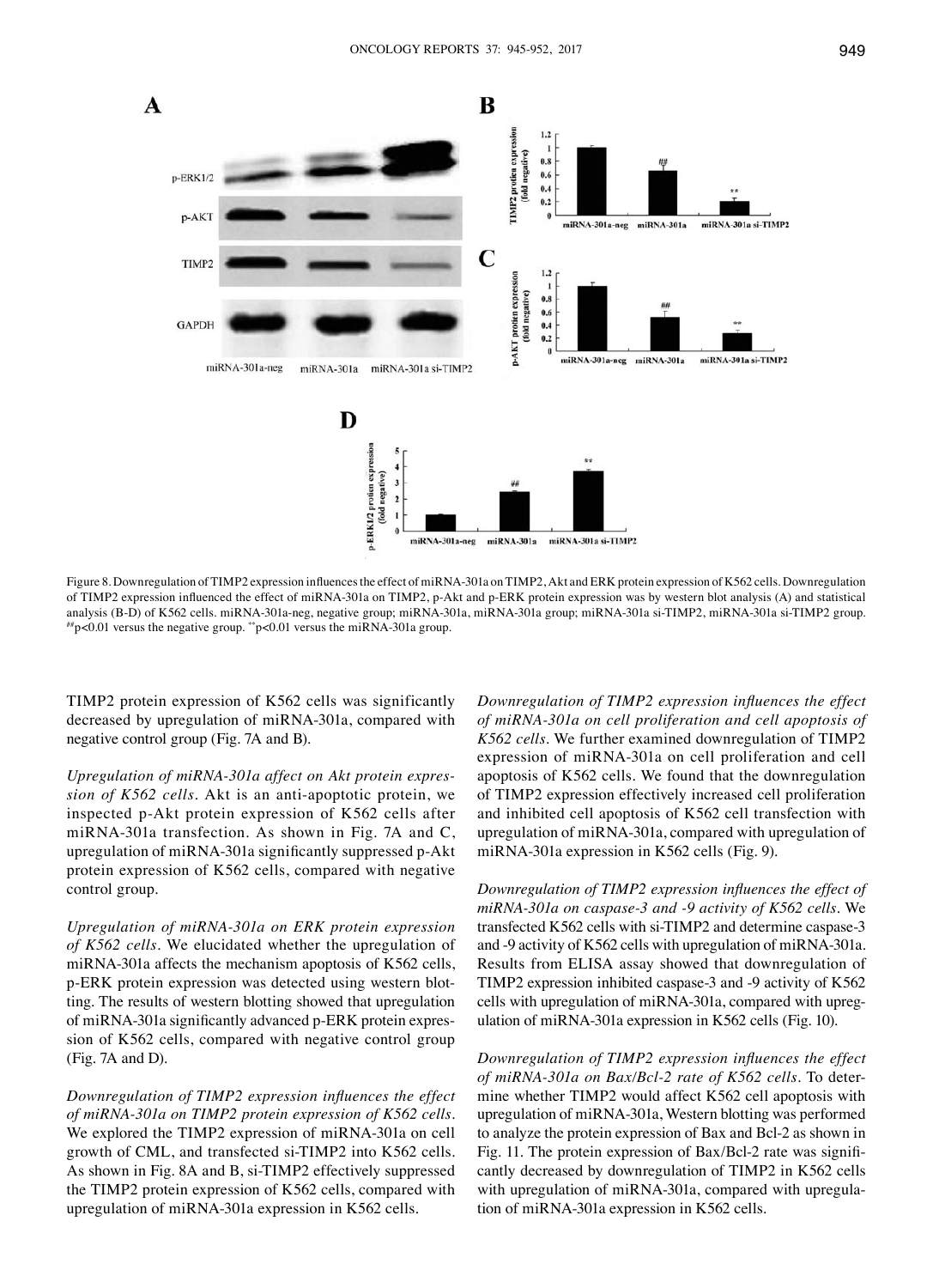

Figure 9. Downregulation of TIMP2 expression influences the effect of miRNA-301a on cell proliferation and apoptosis of K562 cells. Downregulation of TIMP2 expression influenced the effect of miRNA-301a on cell proliferation (A) and apoptosis (B) of K562 cells. miRNA-301a-neg, negative group; miRNA-301a, miRNA-301a group; miRNA-301a si-TIMP2, miRNA-301a si-TIMP2 group. #p<0.01 versus the negative group. \*p<0.01 versus the miRNA-301a group.



Figure 10. Downregulation of TIMP2 expression influences the effect of miRNA‑301a on caspase-3 and -9 activity of K562 cells. Downregulation of TIMP2 expression influenced the effect of miRNA‑301a on caspase-3 (A) and caspase-9 (B) activity of K562 cells. miRNA‑301a-neg, negative group; miRNA‑301a, miRNA-301a group; miRNA-301a si-TIMP2, miRNA-301a si-TIMP2 group. <sup>##</sup>p<0.01 versus the negative group. \*\*p<0.01 versus the miRNA-301a group.



Figure 11. Downregulation of TIMP2 expression influences the effect of miRNA-301a on Bax/Bcl-2 rate of K562 cells. Downregulation of TIMP2 expression influenced the effect of miRNA-301a on Bax/Bcl-2 using western blot analysis (A) and statistical analysis (B) of K562 cells. miRNA-301a-neg, negative group; miRNA-301a, miRNA-301a group; miRNA-301a si-TIMP2, miRNA-301a si-TIMP2 group.  $#p<0.01$  versus the negative group.  $*p<0.01$  versus the miRNA-301a group.

*Downregulation of TIMP2 expression influences the effect of miRNA-301a on Akt protein expression of K562 cells.* The TIMP2-mediated signaling was examined to elucidate the Akt activation of K562 cells with upregulation of miRNA-301a. After miRNA-301a transfection, the downregulation of TIMP2 expression significantly suppressed p-Akt protein expression of K562 cells with upregulation of miRNA-301a, compared with upregulation of miRNA-301a expression in K562 cells (Fig. 8A and C).

*Downregulation of TIMP2 expression influences the effect of miRNA-301a on ERK protein expression of K562 cells.* We further elucidate whether downregulation of TIMP2 expression influenced the effect of miRNA‑301a on ERK protein expression of K562 cells. As shown in Fig. 8A and D, after

miRNA-301a transfection, the downregulation of TIMP2 expression significantly enhanced p-ERK protein expression of K562 cells with upregulation of miRNA-301a, compared with upregulation of miRNA-301a expression in K562 cells.

## **Discussion**

CML is a common hematological malignant tumor, the morbidity of which accounts for  $\sim$ 20% among all types of leukemia, with an annual rate of 10/1,000,000 people affected worldwide (17). Ph chromosome can be detected in CML patients, and the resulting bcr-abl fusion gene encoded P210 Bcr-Abl protein possesses strong tyrosine kinase activity, which results in the phosphorylation of the protein itself, as well as many important substrate molecule tyrosine residues,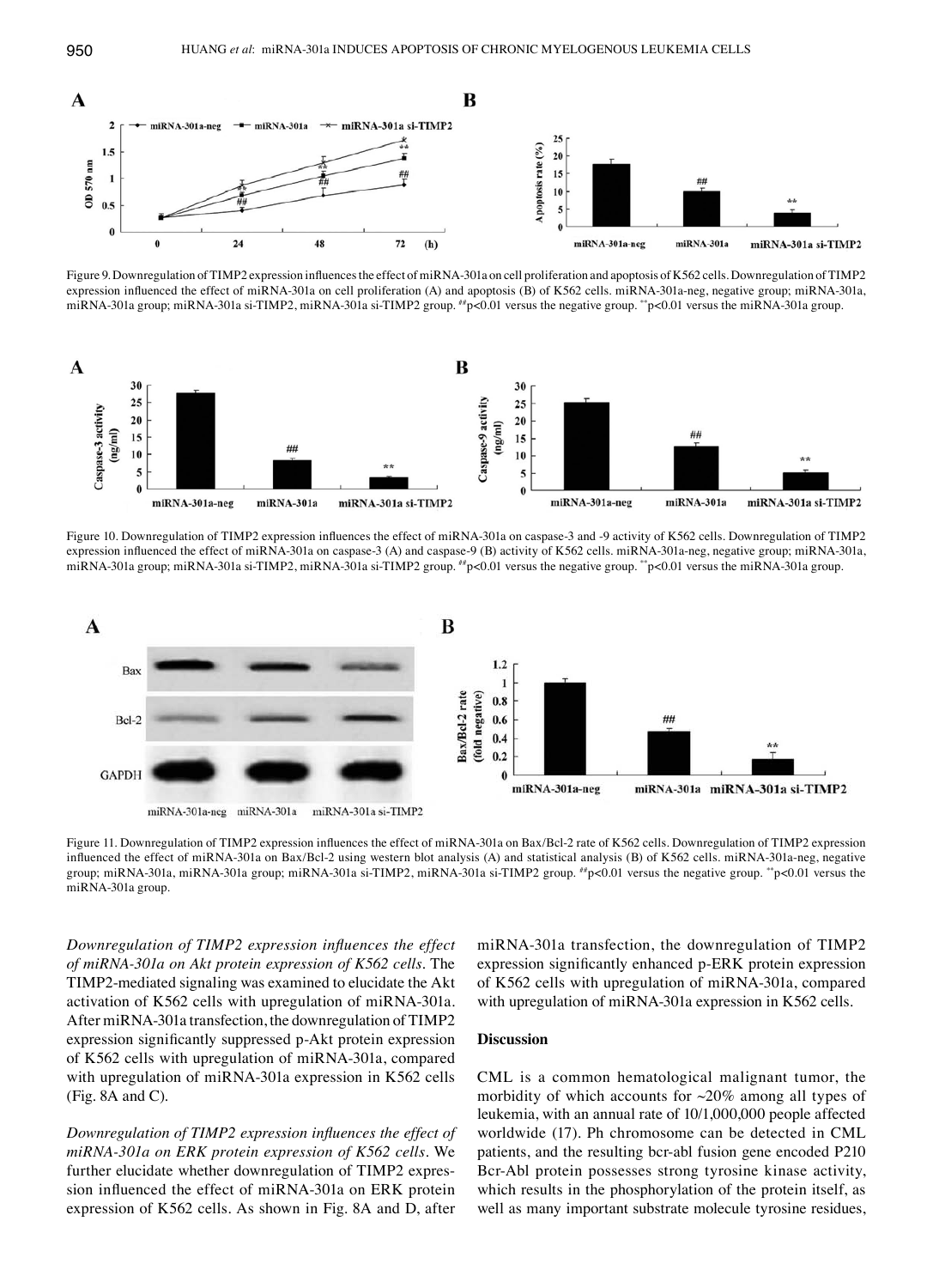influencing multiple intracellular signal transduction pathways such as Ras/MAPK, PI3K/Akt and JAK/STAT, inducing the malignant transformation of the hematopoietic cells, enhancing the ability of cells to repair DNA injury, inhibiting apoptosis, and mediating resistance of CML to multiple cytotoxic antitumor drugs (18,19). We concluded that miR-301a expression level of CML patients were lower than that of normal group. Yue *et al* revealed that miR-301a promoted invasion of glioma cells through Wnt/β-catenin pathway (20).

The genesis and development of leukemia is an extremely complicated process, which involves genetic and epigenetic changes (4). Upregulated or downregulated expression of miRNA can be detected in various leukemia types, such as CML, chronic lymphocytic leukemia, CML and acute myeloid leukemia (AML) (21). In CML, the changes in miRNA expression render changes of the living environment of the tumor cells, thus accelerating malignant transformation such as tumor cell proliferation, apoptosis escaping, angiogenesis and invasion (21,22). Our results demonstrated that the upregulation of miRNA-301a increased cell proliferation, inhibited apoptosis, caspase-3 and -9 activity, and suppressed Bax/Bcl-2 rate of K562 cells.

MMP-2 exists in the form of zymogen, and the ternary theory is widely accepted at present in terms of its activation, which means that the MMP-14 on the cell membrane binds with TIMP-2 to form the compound, and then TIMP-2 will bind with MMP-2 to form the ternary compound, which renders the easier junction between MMP-2 and another adjacent active MMP-14 in space; moreover, MMP-2 is also activated, thus forming the active form (2). The results demonstrate that there is no expression of MMP-2 and MMP-14 in the normal adult bone marrow mononuclear cells, but someexpression of TIMP-2; all the bone marrow mononuclear cells in CML patients express TIMP-2, and 90% express MMP-2 and MMP-14 (23). Considering that the chronic phase in CML patients is under the self-balanced status relative to the acute leukemia, while TIMP-2 may be an influencing factor for inhibiting disease progression, the loss of balance may result in the disability to inhibit MMP-2, the excessive expression leads to disease progression (24). Here, we showed that upregulation of miRNA‑301a significantly decreased TIMP2 protein expression of K562 cells. Liang *et al* reported that miR-301a promotes cell proliferation by directly targeting TIMP2 in multiple myeloma (25). These findings suggest that miRNA-301a may function as a novel oncogene in CML contributing to tumor progression of CML.

P210Bcr-Abl fusion protein induces the phosphorylation of the tyrosine in multiple intracellular signaling molecules through its high tyrosine kinase activity, thus activating multiple signaling pathways such as Ras/MAPK, PI3K/Akt and JAK/STAT, the activation of these signaling molecules is the molecular basis of the anti-apoptosis of Bcr-Abl (26). The signaling pathway activation downstream of Bcr-Abl also participates in the formation of the resistance to imatinib. CRKL protein is the adaptor protein during the intracellular signal transduction process, which participates in signal transduction pathways like Ras/MAPK JAK/STAT PI3K as well as β1 integrin-mediated signal transduction pathway (27). CRKL gene is abundantly expressed in hematopoietic cells, while in normal hematopoietic cells, CRKL protein exists in the form of non-phosphorylated tyrosine. PI3K/Akt and MAPK/ERK are the two important pathways downstream of Bcr/Abl (28). The chronic phase and blastic phase of CML as well as the CML-derived K562 cell lines are associated with the constitutive activation of the ERK and Akt kinase (29). The application of imatinib in K562 cells can inhibit the activity of the ERK and Akt kinase, and induce cell apoptosis through activating caspase-3. However, in some primary leukemia cells in the CML blastic phase, inhibiting the activity of the ERK and Akt kinase can induce caspase-3 mediated apoptosis, giving rise to the occurrence of resistance (30). In this study, we observed that upregulation of miRNA-301a significantly increased phosphorylation-ERK1/2 and decreased phosphorylation-AKT protein expression of K562 cell. These results indicate that ERK1/2 and AKT pathways affected miRNA-301a in CML.

Taken together, we demonstrated for the first time that miRNA‑301a is significantly upregulated in CML. Moreover, miRNA-301a promotes cell proliferation and inhibits apoptosis of CML by direct targeting TIMP2. These results suggest that miRNA-301a may play as an oncogene in CML and might provide helpful therapeutic strategies for CML in clinical application.

#### **References**

- 1. Zhou L, Shi H, Jiang S, Ruan C and Liu H: Deep molecular response by IFN- $\alpha$  and dasatinib combination in a patient with T315I-mutated chronic myeloid leukemia. Pharmacogenomics 17: 1159-1163, 2016.
- 2. Chaudhary AK, Chaudhary S, Ghosh K, Shanmukaiah C and Nadkarni AH: Secretion and expression of matrix metalloproteinase-2 and 9 from bone marrow mononuclear cells in myelodysplastic syndrome and acute myeloid leukemia. Asian Pac J Cancer Prev 17: 1519-1529, 2016.
- 3. Janowska-Wieczorek A, Majka M, Marquez-Curtis L, Wertheim JA, Turner AR and Ratajczak MZ: Bcr-abl-positive cells secrete angiogenic factors including matrix metalloproteinases and stimulate angiogenesis in vivo in Matrigel implants. Leukemia 16: 1160-1166, 2002.
- 4. Di Stefano C, Mirone G, Perna S and Marfe G: The roles of microRNAs in the pathogenesis and drug resistance of chronic myelogenous leukemia (Review). Oncol Rep 35: 614-624, 2016.
- 5. Hershkovitz-Rokah O, Modai S, Pasmanik-Chor M, Toren A, Shomron N, Raanani P, Shpilberg O and Granot G: Restoration of miR-424 suppresses BCR-ABL activity and sensitizes CML cells to imatinib treatment. Cancer Lett 360: 245-256, 2015.
- 6. Wang WZ, Pu QH, Lin XH, Liu MY, Wu LR, Wu QQ, Chen YH, Liao FF, Zhu JY and Jin XB: Silencing of miR-21 sensitizes CML CD34+ stem/progenitor cells to imatinib-induced apoptosis by blocking PI3K/AKT pathway. Leuk Res 39: 1117-1124, 2015.
- 7. Kreisel SH, Stroick M, Griebe M, Alonso A, Reuter B, Hennerici MG and Fatar M: True effects or bias? MMP-2 and MMP-9 serum concentrations after acute stroke. Cerebrovasc Dis 42: 352-360, 2016.
- 8. Wu YJ, Neoh CA, Tsao CY, Su JH and Li HH: Sinulariolide suppresses human hepatocellular carcinoma cell migration and invasion by inhibiting matrix metalloproteinase-2/-9 through MAPKs and PI3K/Akt signaling pathways. Int J Mol Sci 16: 16469-16482, 2015.
- 9. Ries C, Loher F, Zang C, Ismair MG and Petrides PE: Matrix metalloproteinase production by bone marrow mononuclear cells from normal individuals and patients with acute and chronic myeloid leukemia or myelodysplastic syndromes. Clin Cancer Res 5: 1115-1124, 1999.
- 10. Golubnitschaja O, Yeghiazaryan K, Stricker H, Trog D, Schild HH and Berliner L: Patients with hepatic breast cancer metastases demonstrate highly specific profiles of matrix metalloproteinases MMP-2 and MMP-9 after SIRT treatment as compared to other primary and secondary liver tumours. BMC Cancer 16: 357, 2016.